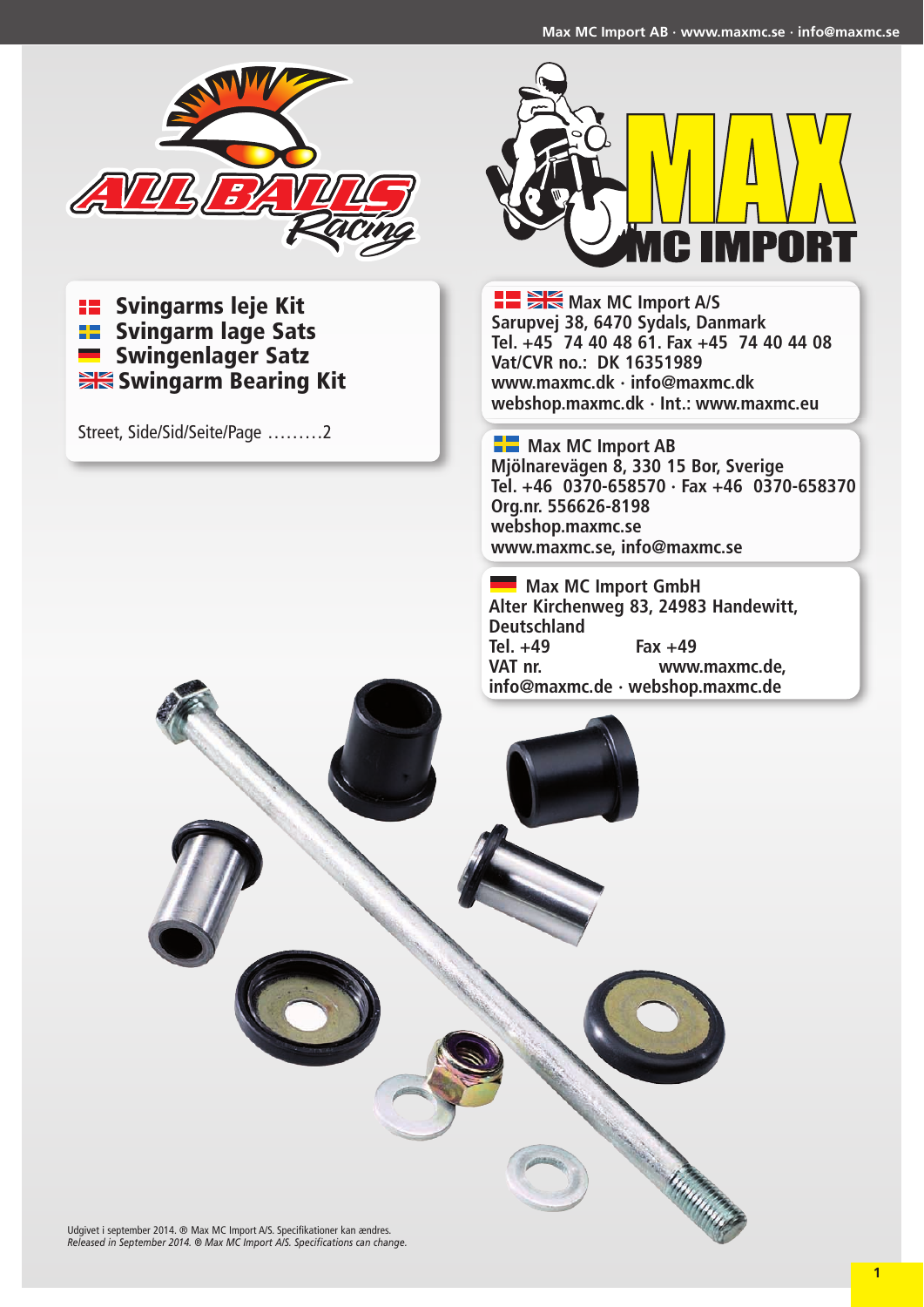

 **Svingarms leje og tætnings Kit Svingarm lage och tätning Sats Example 1 Swingenlager und Dichtung Satz SWING** Swingarm Bearing and Seal Kit

| cc           | Model                    | Year               | <b>Swingarm Bearing/Seal</b><br>Max art.no.<br>Kit         |  |  |  |  |  |  |  |
|--------------|--------------------------|--------------------|------------------------------------------------------------|--|--|--|--|--|--|--|
| cc           | <b>Model</b>             | Jahr               | Swingenlager/Dichtung<br>Satz Max Teilenr.                 |  |  |  |  |  |  |  |
| cc           | Model                    | Årg                | Svingarm/tætning<br>Kit<br>Max varenr.                     |  |  |  |  |  |  |  |
| cc           | <b>Model</b>             | Ăr                 | <b>Svingarm lage/tätning</b><br><b>Sats</b><br>Max Art.nr. |  |  |  |  |  |  |  |
| <b>BMW</b>   |                          |                    |                                                            |  |  |  |  |  |  |  |
| 450          | <b>R45</b>               | 1978-81            | 28-1195                                                    |  |  |  |  |  |  |  |
| 450          | <b>R45N</b>              | 1978-81            | 28-1195                                                    |  |  |  |  |  |  |  |
| 450          | <b>R45T</b>              | 1980-81            | 28-1195                                                    |  |  |  |  |  |  |  |
| 450          | R45TN                    | 1980-81            | 28-1195                                                    |  |  |  |  |  |  |  |
| 500<br>600   | R50/5<br>R60/5           | 1969-73<br>1969-73 | 28-1195<br>28-1195                                         |  |  |  |  |  |  |  |
| 600          | R60/6                    | 1973-76            | 28-1195                                                    |  |  |  |  |  |  |  |
| 600          | R60/7                    | 1976-80            | 28-1195                                                    |  |  |  |  |  |  |  |
| 650          | <b>R65</b>               | 1978-81            | 28-1195                                                    |  |  |  |  |  |  |  |
| 650          | <b>R65LS</b>             | 1981               | 28-1195                                                    |  |  |  |  |  |  |  |
| 650          | <b>R65T</b>              | 1981               | 28-1195                                                    |  |  |  |  |  |  |  |
| 750          | R75/5                    | 1969-73            | 28-1195                                                    |  |  |  |  |  |  |  |
| 750          | R75/6                    | 1974-76            | 28-1195                                                    |  |  |  |  |  |  |  |
| 750          | R75/7                    | 1976-80            | 28-1195                                                    |  |  |  |  |  |  |  |
| 800          | <b>R80</b>               | 1977-80            | 28-1195                                                    |  |  |  |  |  |  |  |
| 800          | R80/7                    | 1976-81            | 28-1195                                                    |  |  |  |  |  |  |  |
| 850<br>900   | <b>R850R</b><br>R90/6    | 1995-01<br>1974-76 | 28-1195<br>28-1195                                         |  |  |  |  |  |  |  |
| 900          | <b>R900RT</b>            | 2005-10            | 28-1195                                                    |  |  |  |  |  |  |  |
| 900          | <b>R90S</b>              | 1969-76            | 28-1195                                                    |  |  |  |  |  |  |  |
| 1000         | R <sub>100</sub>         | 1978               | 28-1195                                                    |  |  |  |  |  |  |  |
| 1000         | <b>R100 RS</b>           | 1976-81            | 28-1195                                                    |  |  |  |  |  |  |  |
| 1000         | <b>R100 RT</b>           | 1978-81            | 28-1195                                                    |  |  |  |  |  |  |  |
| 1000         | <b>R100 S</b>            | 1976-80            | 28-1195                                                    |  |  |  |  |  |  |  |
| 1000         | R100/7                   | 1976-78            | 28-1195                                                    |  |  |  |  |  |  |  |
| 1000         | <b>R100CS</b>            | 1980-81            | 28-1195                                                    |  |  |  |  |  |  |  |
| 1100         | <b>R1100GS</b>           | 1994-06            | 28-1195                                                    |  |  |  |  |  |  |  |
| 1100         | <b>R1100R/RT</b>         | 1994-00            | 28-1195                                                    |  |  |  |  |  |  |  |
| 1100<br>1100 | <b>R1100RS</b><br>R1100S | 1992-01<br>1997-04 | 28-1195<br>28-1195                                         |  |  |  |  |  |  |  |
| 1130         | <b>R1150R Rockster</b>   | 2002-05            | 28-1195                                                    |  |  |  |  |  |  |  |
| 1150         | <b>R1150 ADV</b>         | 2001-05            | 28-1195                                                    |  |  |  |  |  |  |  |
| 1150         | <b>R1150GS</b>           | 1998-03            | 28-1195                                                    |  |  |  |  |  |  |  |
| 1150         | <b>R1150R</b>            | 2000-06            | 28-1195                                                    |  |  |  |  |  |  |  |
| 1150         | <b>R1150RS</b>           | 2000-04            | 28-1195                                                    |  |  |  |  |  |  |  |
| 1150         | <b>R1150RT</b>           | 2000-06            | 28-1195                                                    |  |  |  |  |  |  |  |
| 1200         | <b>HP2 ENDURO</b>        | 2004-06            | 28-1195                                                    |  |  |  |  |  |  |  |
| 1200         | <b>HP2 MEGAMOTO</b>      | 2006-08            | 28-1195                                                    |  |  |  |  |  |  |  |
| 1200         | <b>HP2 SPORT</b>         | 2007-09            | 28-1195                                                    |  |  |  |  |  |  |  |
| 1200         | K1200 GT<br>K1200 RS     | 2001-08            | 28-1195                                                    |  |  |  |  |  |  |  |
| 1200<br>1200 | K1200 T                  | 1996-05<br>1998-05 | 28-1195<br>28-1195                                         |  |  |  |  |  |  |  |
| 1200         | K1200LT                  | 1997-08            | 28-1195                                                    |  |  |  |  |  |  |  |
| 1200         | <b>K1200R</b>            | 2004-08            | 28-1195                                                    |  |  |  |  |  |  |  |
| 1200         | <b>K1200RS</b>           | 1996-04            | 28-1195                                                    |  |  |  |  |  |  |  |
| 1200         | K1200S                   | 2003-08            | 28-1195                                                    |  |  |  |  |  |  |  |
| 1200         | R1200 C                  | 1996-05            | 28-1195                                                    |  |  |  |  |  |  |  |
| 1200         | <b>R1200GS</b>           | 2003-13            | 28-1195                                                    |  |  |  |  |  |  |  |
| 1200         | <b>R1200R</b>            | 2005-13            | 28-1195                                                    |  |  |  |  |  |  |  |
| 1200         | <b>R1200RT</b>           | 2003-13            | 28-1195                                                    |  |  |  |  |  |  |  |
| 1200         | R1200S                   | 2004-06            | 28-1195                                                    |  |  |  |  |  |  |  |
| 1200         | <b>R1200ST</b>           | 2003-07            | 28-1195                                                    |  |  |  |  |  |  |  |
| 1300         | K1300GT                  | 2007-10            | 28-1195                                                    |  |  |  |  |  |  |  |
| 1300<br>1300 | <b>K1300R</b><br>K1300S  | 2007-12<br>2008-13 | 28-1195<br>28-1195                                         |  |  |  |  |  |  |  |
| 1600         | <b>K1600GT/GTL</b>       | 2010-13            | 28-1195                                                    |  |  |  |  |  |  |  |
|              |                          |                    |                                                            |  |  |  |  |  |  |  |



| cc           | <b>Model</b>               | Year    | <b>Swingarm Bearing/Seal</b><br>Max art.no.<br>Kit |
|--------------|----------------------------|---------|----------------------------------------------------|
| cc           | <b>Model</b>               | Jahr    | Swingenlager/Dichtung                              |
|              |                            |         | Satz Max Teilenr.                                  |
| cc           | Model                      | Årg     | Svingarm/tætning<br>Kit<br>Max varenr.             |
| cc           | <b>Model</b>               | Ăr      | <b>Svingarm lage/tätning</b>                       |
|              |                            |         | Sats <sup>-</sup><br>Max Art.nr.                   |
| <b>BUELI</b> |                            |         |                                                    |
| 492          | Blast                      | 2000-09 | 25-1626                                            |
| 900          | <b>Firebolt XB9R</b>       | 2003-06 | 25-1626                                            |
| 900          | <b>Lightning XB9S</b>      | 2003-09 | 25-1626                                            |
| 1125         | <b>Helicon 1125CR</b>      | 2009    | 25-1626                                            |
| 1125         | <b>Helicon 1125R</b>       | 2008-09 | 25-1626                                            |
| 1203         | <b>Firebolt XB12R</b>      | 2005-08 | 25-1626                                            |
| 1203         | Lightning XB12S            | 2005-09 | 25-1626                                            |
| 1203         | Ulysses XB12X DX           | 2006-09 | 25-1626                                            |
| 1203         | Ulysses XB12X FX           | 2008-09 | 25-1626                                            |
|              |                            |         |                                                    |
|              | <b>HONDA</b>               |         |                                                    |
| 600          | XL600V TRANSALP (Euro)     | 1987-99 | 28-1149                                            |
| 700          | <b>VF700C</b>              | 1984-87 | 28-1056                                            |
| 750          | <b>VF750C</b>              | 1982-88 | 28-1056                                            |
| 750          | <b>VF750S</b>              | 1982-83 | 28-1056                                            |
| 750          | <b>VT750C</b>              | 2004-13 | 28-1056                                            |
| 750          | <b>VT750C2</b>             | 2007-13 | 28-1056                                            |
| 750          | <b>VT750CA</b>             | 2004-13 | 28-1056                                            |
| 800          | <b>PC800 Pacific Coast</b> | 1989-98 | 28-1056                                            |
| 800          | VT800 Shadow               | 1988    | 28-1056                                            |
| 1100         | GL1100                     | 1980-83 | 28-1056                                            |
| 1100         | <b>GL1100A</b>             | 1982-83 | 28-1056                                            |
| 1100         | GL1100I                    | 1980-83 | 28-1056                                            |
| 1100         | ST1100                     | 1991-02 | 28-1056                                            |
| 1100         | <b>ST1100A</b>             | 1992-02 | 28-1056                                            |
| 1100         | <b>VF1100C</b>             | 1983-86 | 28-1056                                            |
| 1100         | <b>VF1100S</b>             | 1983-86 | 28-1056                                            |
| 1100         | <b>VT1100C</b>             | 1985-07 | 28-1056                                            |
| 1100         | VT1100C2                   | 1995-07 | 28-1056                                            |
| 1100         | VT1100C3                   | 1998-02 | 28-1056                                            |
| 1100         | VT1100T Shadow             | 1998-01 | 28-1056                                            |
| 1200         | GL1200 Gold Wing           | 1984-87 | 28-1056                                            |
| 1200         | GL1200L/SEL Gold Wing      | 1985-86 | 28-1056                                            |
| 1300         | ST1300                     | 2003-13 | 22-1022                                            |
| 1300         | <b>VTX1300</b>             | 2003-09 | 28-1056                                            |
| 1300         | <b>VTX1300R</b>            | 2005-09 | 28-1056                                            |
| 1500         | GL1500                     | 1988-90 | 28-1056                                            |
| 1500         | <b>GL1500A</b>             | 1991-98 | 28-1056                                            |
| 1500         | GL1500C                    | 1997-00 | 28-1056                                            |
| 1500         | <b>GL1500CD</b>            | 2001-03 | 28-1056                                            |
| 1500         | <b>GL1500CF</b>            | 1999-01 | 28-1056                                            |
| 1500         | <b>GL1500CT</b>            | 1997-00 | 28-1056                                            |
| 1500         | GL1500I                    | 1991-96 | 28-1056                                            |
| 1500         | GL1500S                    | 1990-91 | 28-1056                                            |
| 1500         | <b>GL1500SE</b>            | 1990-00 | 28-1056                                            |
| 1800         | GL1800 Gold Wing           | 2001-13 | 22-1022                                            |
| 1800         | <b>VTX1800</b>             | 2002-08 | 28-1056                                            |
|              |                            |         |                                                    |
|              |                            |         |                                                    |
| <b>KA</b>    | WASAKI                     |         |                                                    |
| 600          | ZL600A                     | 1986-87 | 28-1059                                            |
| 600          | <b>ZL600B</b>              | 1996-97 | 28-1059                                            |
| 700          | VN700 Vulcan               | 1985    | 28-1059                                            |
| 750          | VN750 Vulcan               | 1986-06 | 28-1059                                            |
| 900          | <b>ZL900 Eliminator</b>    | 1985-86 | 28-1059                                            |

**900 ZL900 Eliminator 1985-86 28-1059 1000 ZG1000 Concours 1986-06 28-1171**

**1100 KZ1100A 1981-83 28-1059**